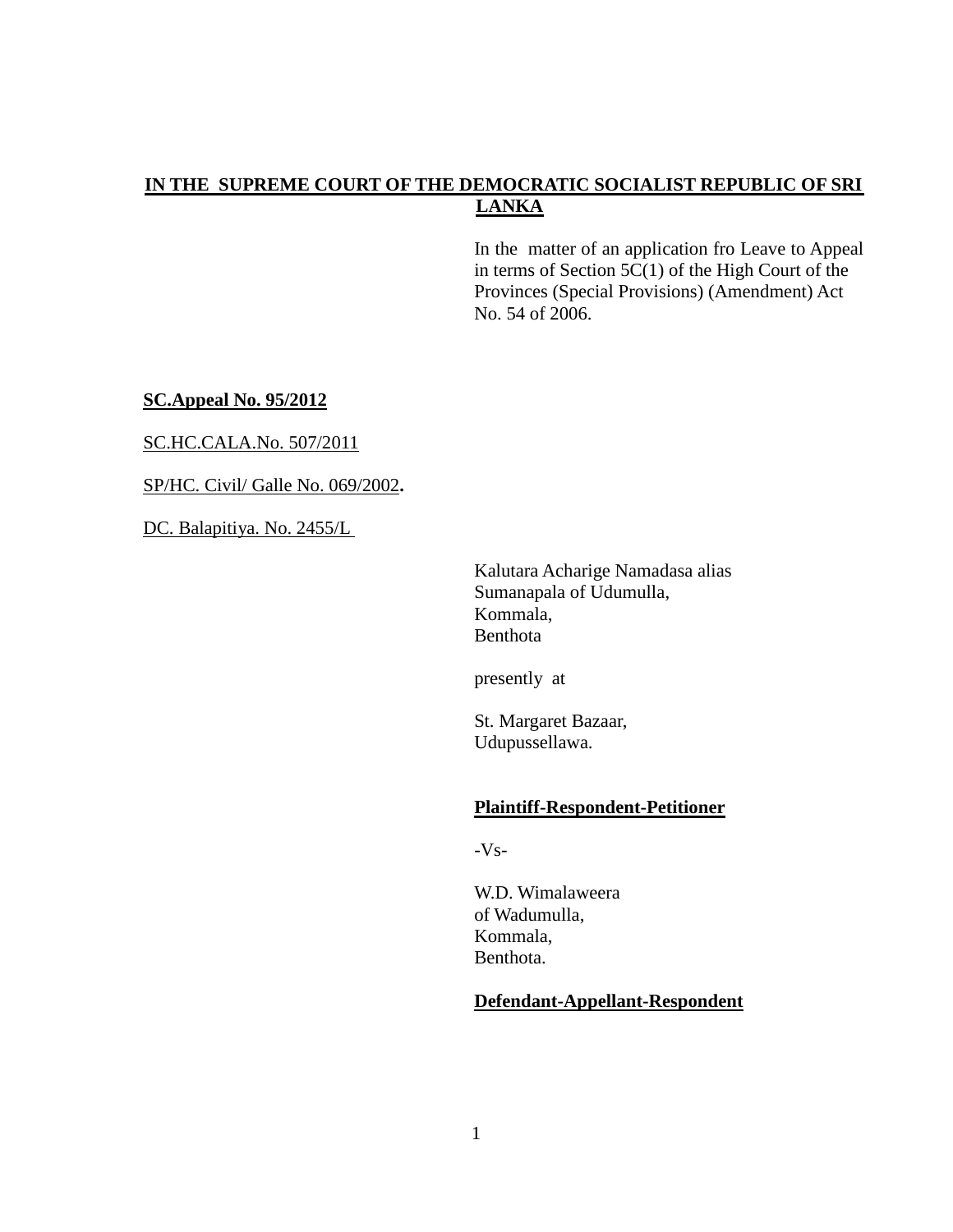| <b>Before</b>              | $\ddot{\cdot}$                                                       | Sisira J.de Abrew, J<br>Anil Gooneratne, J & |
|----------------------------|----------------------------------------------------------------------|----------------------------------------------|
|                            |                                                                      |                                              |
|                            |                                                                      | Counsel:                                     |
|                            | Ms. Sajeevi Siriwardhane for the Defendant-Appellant-<br>Respondent. |                                              |
| Argued $\&$<br>Decided on: |                                                                      | 01.06.2016.                                  |

### **Sisira J.de Abrew, J**

Heard both counsel in support of their respective cases. The Plaintiff-Respondent-Appellant (hereinafter referred to as the Plaintiff) filed this case in the District Court of Balapitiya to get a declaration of title to the land described in the plaint and to eject the Defendant. The learned District Judge, by his judgment dated 01.11.2002, granted relief to the Plaintiff. Being aggrieved by the said judgment the Defendant-Appellant-Respondent ( hereinafter referred to as the Defendant) filed an appeal in the Civil Appellate High Court. The learned Civil Appellate High Court Judges by their judgment dated 02.11.2011, set aside the judgment of the learned District Judge. Being aggrieved by the said judgment of the Civil Appellate High Court, the Plaintiff has appealed to this Court. This Court by its order dated 25.05.2012, granted leave to appeal on the following questions of law.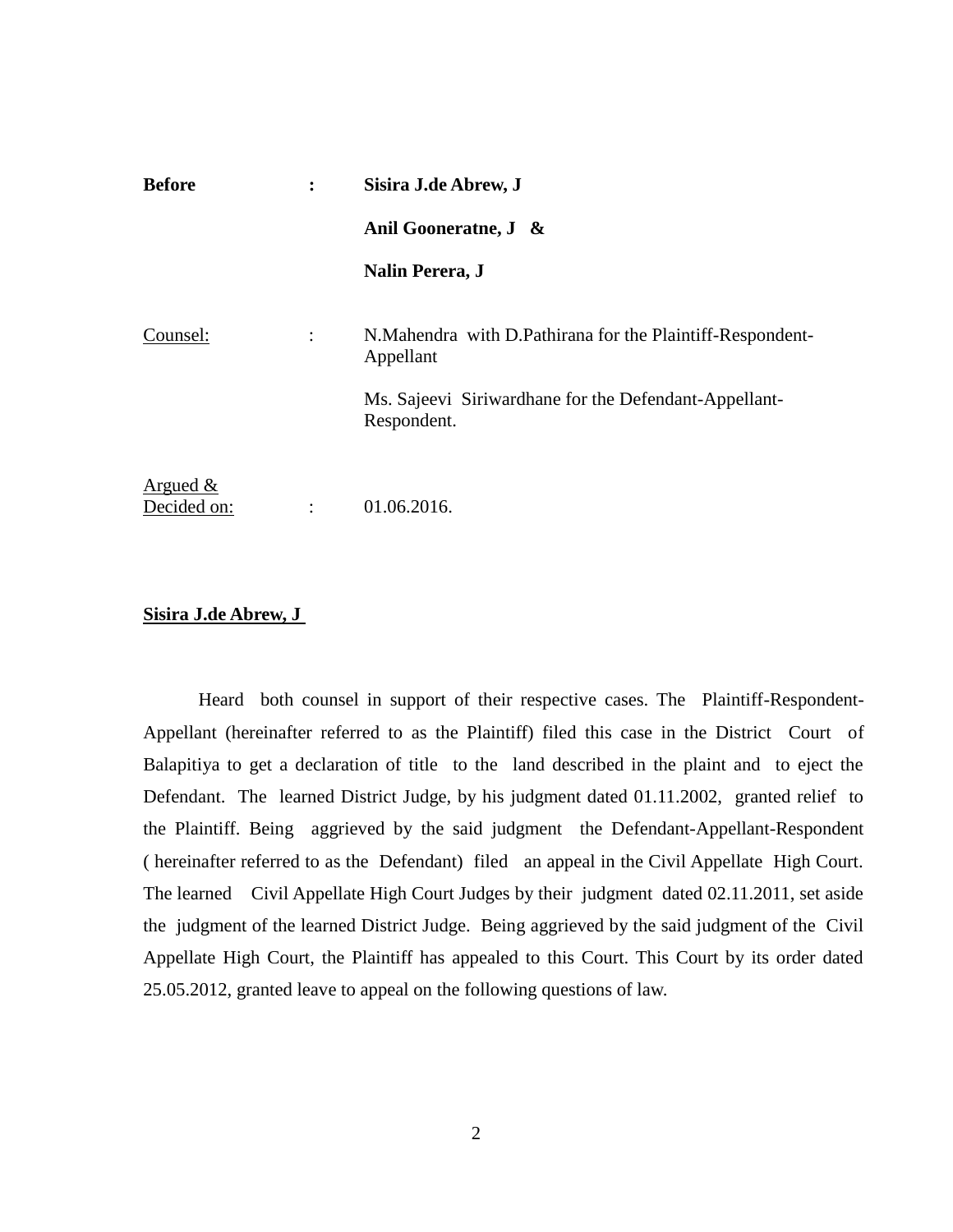- 1) Did the High Court fall into grave error when it held that the Plaintiff had failed to prove the identity of the corpus and his title thereto despite the fact that it has been recorded in the Court Commissioner's report of Plan No. 1532 dated 26.09.1998 ( page 118 of the brief) that the Defendant-Appellant-Respondent had admitted that he came into possession of the corpus as licensee of the Petitioner, which is also evidenced by P3-P6, which have been read into evidence without objection ?
- 2) Did the High Court fall into substantial error when it dismissed the Plaintiff's action when the Defendant had failed to produce any documents and/or evidence to challenge the title of the Plaintiff ?

The case for the Plaintiff is that the Plaintiff granted leave and license to the Defendant to stay in the said land . The Defendant however took up the position that the identity of the land has not been established. But we note when the surveyor, on a commission issued by the District Court, went to survey the land, the Defendant being present at the survey admitted that the Plaintiff granted leave and license to occupy the land. ( Vide page 118 of the brief). With this admission, the contention of the Defendant fails.

The Defendant, in letters marked P3, P4, P5 and P6, has very clearly admitted that the Plaintiff had granted leave and license to the Defendant to occupy the the land. These documents were not challenged by the Defendant at the trial. The Defendant failed to give evidence at the trial. The contention that the land has not been properly identified was not established by way of evidence by the Defendant at the trial.

The learned Counsel for the Defendant contended that the Plaintiff has not established the title.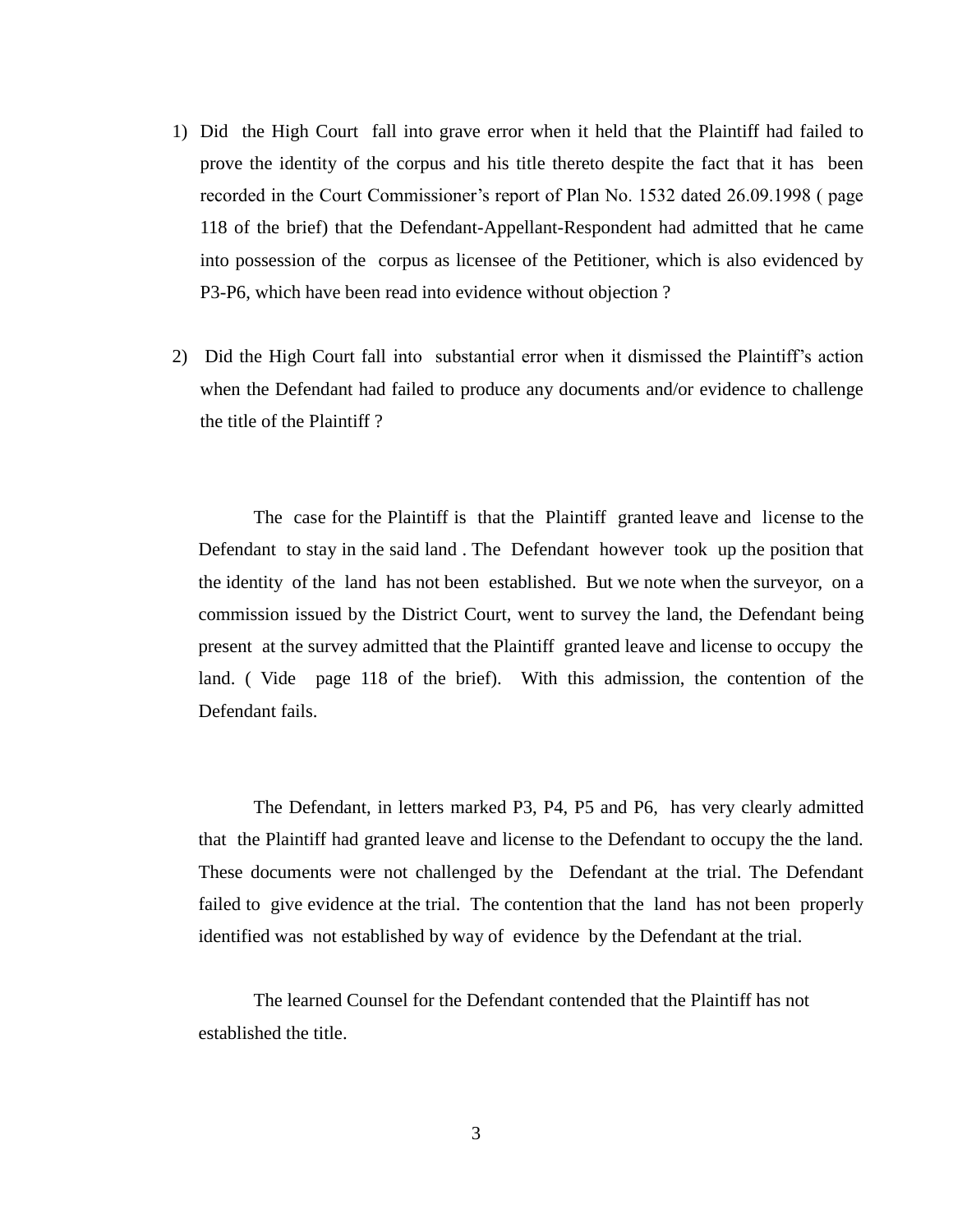When we consider the documents marked P3- P6, we hold that the Plaintiff has clearly established that the Defendant was a licensee of the Plaintiff. The Defendant, by the said letters, admitted that the Plaintiff was the owner of the land. When a person occupies a land as a licensee of the owner of a land, such a person ( licencee), by his own act, accepts the title of the owner. Therefore licencee has no right to challenge the title of the owner. This view is supported by Section 116 of the Evidence Ordinance, which reads as follows:- " No tenant of immovable property, or person claiming through such tenant, shall during the continuance of the tenancy, be permitted to deny that the landlord of such tenant had, at the beginning of the tenancy, a title to such immovable property: and no person who came upon any immovable property by the licence of the persons in possession thereof shall be permitted to deny that such person had a title to such possession at the time when such licence was given ."

We would like to consider the Judgment in the case of *Gunasinghe Vs Samarasinghe reported in 2004 (3) SLR Page 28* wherein it was held thus:- "a licensee or a lessee is estopped from denying the title of the licensor of lessor. His duty in such a case is first to restore the property to the licensor or the lessor and then to litigate with him as to the ownership".

In the present case, the Defendant, by his letters marked P3 to P6 has clearly admitted that the Plaintiff is the owner of the land and that he occupies the land as a licencee of the Plaintiff. He has failed to challenge the said letters. Therefore he has no right to challenge the title of the Plaintiff.

The learned High Court Judges have failed to consider the above matters.

The Defendant in this case has failed to challenge the letters sent by him to the Plaintiff admitting that he is the licensee . He has failed to adduce any evidence at the trial.